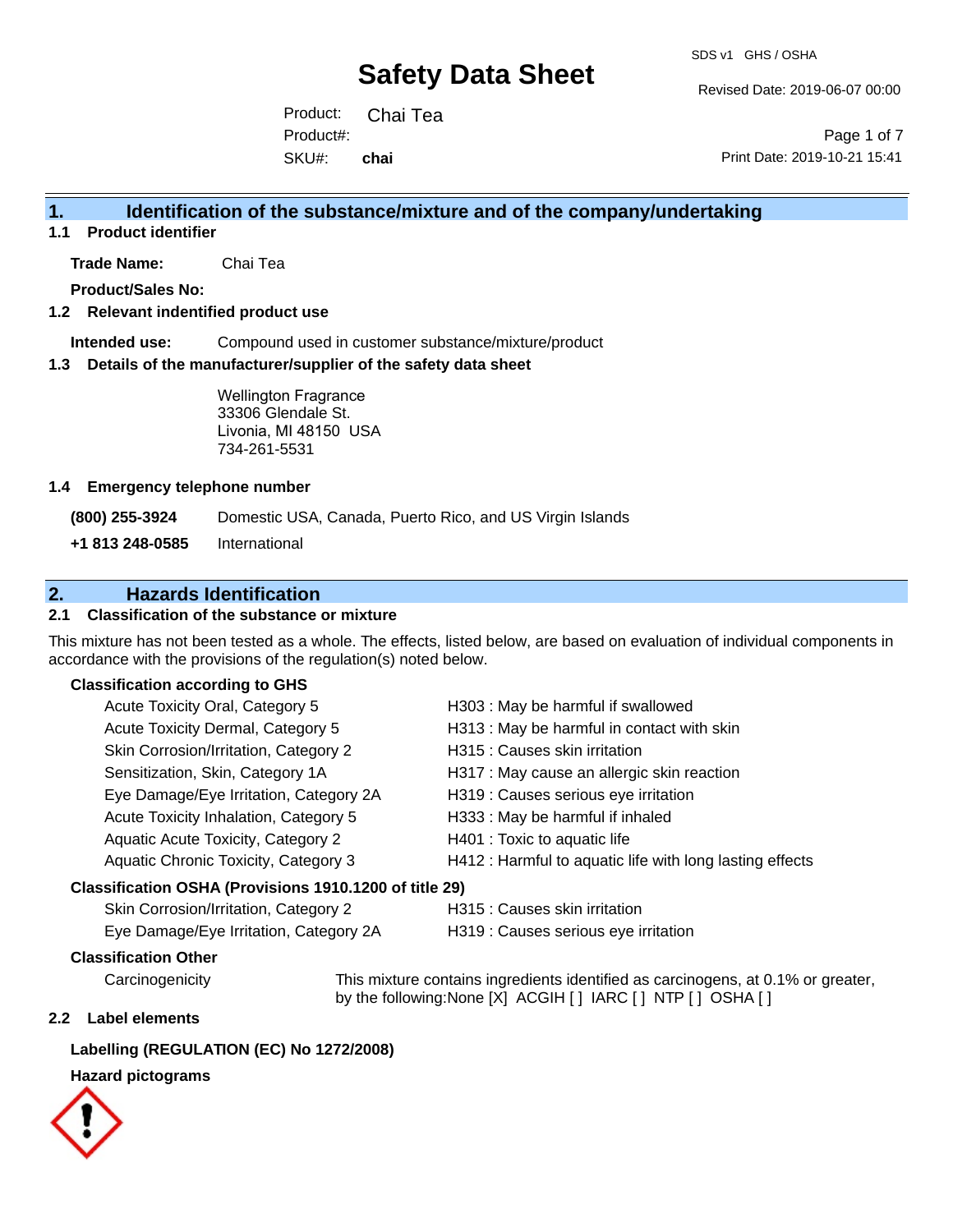SDS v1 GHS / OSHA

Revised Date: 2019-06-07 00:00

Product: Chai Tea SKU#: Product#: **chai**

Page 2 of 7 Print Date: 2019-10-21 15:41

| <b>Signal Word: Warning</b>     |                                                                                                                                  |  |  |
|---------------------------------|----------------------------------------------------------------------------------------------------------------------------------|--|--|
| <b>Hazard statments</b>         |                                                                                                                                  |  |  |
| H303                            | May be harmful if swallowed                                                                                                      |  |  |
| H313                            | May be harmful in contact with skin                                                                                              |  |  |
| H315                            | Causes skin irritation                                                                                                           |  |  |
| H317                            | May cause an allergic skin reaction                                                                                              |  |  |
| H319                            | Causes serious eye irritation                                                                                                    |  |  |
| H333                            | May be harmful if inhaled                                                                                                        |  |  |
| H401                            | Toxic to aquatic life                                                                                                            |  |  |
| H412                            | Harmful to aquatic life with long lasting effects                                                                                |  |  |
| <b>Precautionary Statements</b> |                                                                                                                                  |  |  |
| <b>Prevention:</b>              |                                                                                                                                  |  |  |
| P <sub>264</sub>                | Wash hands thoroughly after handling                                                                                             |  |  |
| P <sub>272</sub>                | Contaminated work clothing should not be allowed out of the workplace                                                            |  |  |
| P <sub>273</sub>                | Avoid release to the environment                                                                                                 |  |  |
| <b>Response:</b>                |                                                                                                                                  |  |  |
| $P302 + P352$                   | IF ON SKIN: Wash with soap and water                                                                                             |  |  |
| $P304 + P312$                   | IF INHALED: Call a POISON CENTER or doctor/physician if you feel unwell                                                          |  |  |
| $P305 + P351 + P338$            | IF IN EYES: Rinse cautiously with water for several minutes Remove contact lenses if<br>present and easy to do. continue rinsing |  |  |
| P312                            | Call a POISON CENTER or doctor/physician if you feel unwell                                                                      |  |  |
| $P333 + P313$                   | If skin irritation or a rash occurs: Get medical advice/attention                                                                |  |  |
| $P337 + P313$                   | If eye irritation persists: Get medical advice/attention                                                                         |  |  |
| P362                            | Take off contaminated clothing and wash before reuse                                                                             |  |  |
| P363                            | Wash contaminated clothing before reuse                                                                                          |  |  |

### **2.3 Other Hazards**

### **no data available**

# **3. Composition/Information on Ingredients**

### **3.1 Mixtures**

This product is a complex mixture of ingredients, which contains among others the following substance(s), presenting a health or environmental hazard within the meaning of the UN Globally Harmonized System of Classification and Labeling of Chemicals (GHS):

| CAS#<br>Ingredient                             | EC#       | Conc.<br>Range | <b>GHS Classification</b>          |
|------------------------------------------------|-----------|----------------|------------------------------------|
| 104-55-2                                       | 203-213-9 | $10 - 20%$     | H303; H312; H315; H317; H319; H401 |
| Cinnamal                                       |           |                |                                    |
| 120-51-4                                       | 204-402-9 | $5 - 10 \%$    | H302; H313; H400; H411             |
| <b>Benzyl Benzoate</b>                         |           |                |                                    |
| 8050-15-5                                      | 232-476-2 | $5 - 10 \%$    | H402: H412                         |
| Methyl ester of rosin (partially hydrogenated) |           |                |                                    |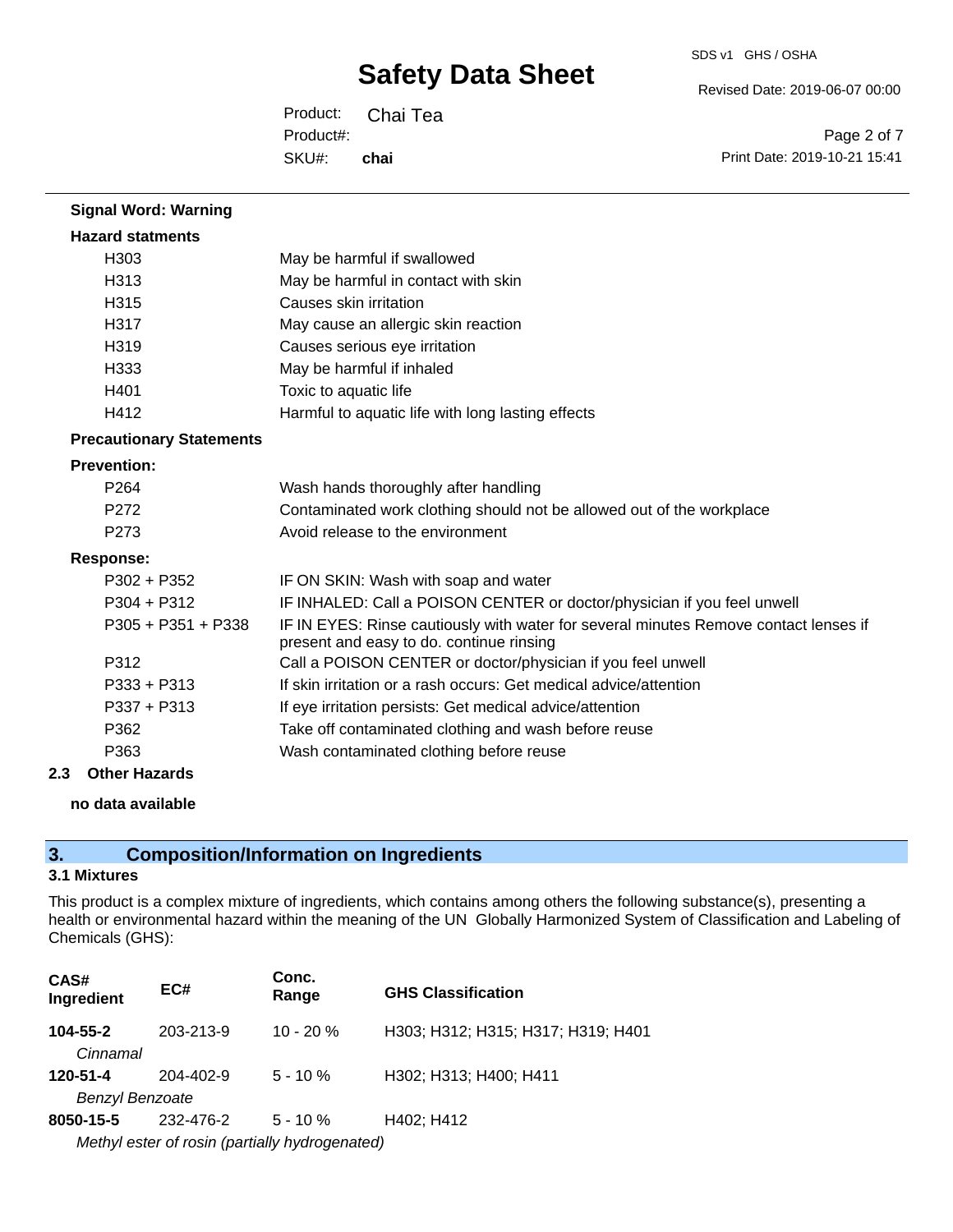SDS v1 GHS / OSHA

Revised Date: 2019-06-07 00:00

Product: Chai Tea SKU#: Product#: **chai**

Page 3 of 7 Print Date: 2019-10-21 15:41

| CAS#<br>Ingredient                                       | EC#       | Conc.<br>Range | <b>GHS Classification</b>    |
|----------------------------------------------------------|-----------|----------------|------------------------------|
| $97 - 53 - 0$                                            | 202-589-1 | $5 - 10 \%$    | H303; H316; H317; H319; H401 |
| Eugenol                                                  |           |                |                              |
| $121 - 33 - 5$                                           | 204-465-2 | $2 - 5%$       | H303; H319                   |
| vanillin                                                 |           |                |                              |
| $91 - 64 - 5$                                            | 202-086-7 | $2 - 5%$       | H302; H317; H402             |
| Coumarin                                                 |           |                |                              |
| 121-32-4                                                 | 204-464-7 | $1 - 2 \%$     | H303; H320; H402             |
| 3-Ethoxy-4-hydroxybenzaldehyde                           |           |                |                              |
| $87 - 44 - 5$                                            | 201-746-1 | $1 - 2 \%$     | H304; H317; H413             |
| beta-Caryophyllene                                       |           |                |                              |
| 6259-76-3                                                | 228-408-6 | $0.1 - 1.0 %$  | H315; H317; H319; H400; H410 |
| Hexyl salicylate                                         |           |                |                              |
| See Section 16 for full text of GHS classification codes |           |                |                              |

See Section 16 for full text of GHS classification codes which where not shown in section 2

Total Hydrocarbon Content (%  $w/w$ ) = 1.29

| <b>First Aid Measures</b><br>4.                                                   |                                                                                                               |  |
|-----------------------------------------------------------------------------------|---------------------------------------------------------------------------------------------------------------|--|
| <b>Description of first aid measures</b><br>4.1                                   |                                                                                                               |  |
| Inhalation:                                                                       | Remove from exposure site to fresh air and keep at rest.<br>Obtain medical advice.                            |  |
| <b>Eye Exposure:</b>                                                              | Flush immediately with water for at least 15 minutes.<br>Contact physician if symptoms persist.               |  |
| <b>Skin Exposure:</b>                                                             | Remove contaminated clothes. Wash thoroughly with water (and soap).<br>Contact physician if symptoms persist. |  |
| Ingestion:                                                                        | Rinse mouth with water and obtain medical advice.                                                             |  |
| Most important symptoms and effects, both acute and delayed<br>4.2                |                                                                                                               |  |
| <b>Symptoms:</b>                                                                  | no data available                                                                                             |  |
| Risks:                                                                            | Refer to Section 2.2 "Hazard Statements"                                                                      |  |
| Indication of any immediate medical attention and special treatment needed<br>4.3 |                                                                                                               |  |
| Treatment:                                                                        | Refer to Section 2.2 "Response"                                                                               |  |
| 5.<br><b>Fire-Fighting measures</b>                                               |                                                                                                               |  |
| <b>Extinguishing media</b><br>5.1                                                 |                                                                                                               |  |
| Suitable:                                                                         | Carbon dioxide (CO2), Dry chemical, Foam                                                                      |  |
| Unsuitable                                                                        | Do not use a direct water jet on burning material                                                             |  |
|                                                                                   | 5.2 Special hazards arising from the substance or mixture                                                     |  |
| <b>During fire fighting:</b>                                                      | Water may be ineffective                                                                                      |  |

**5.3 Advice for firefighters**

Further information: **Further information:** Standard procedure for chemical fires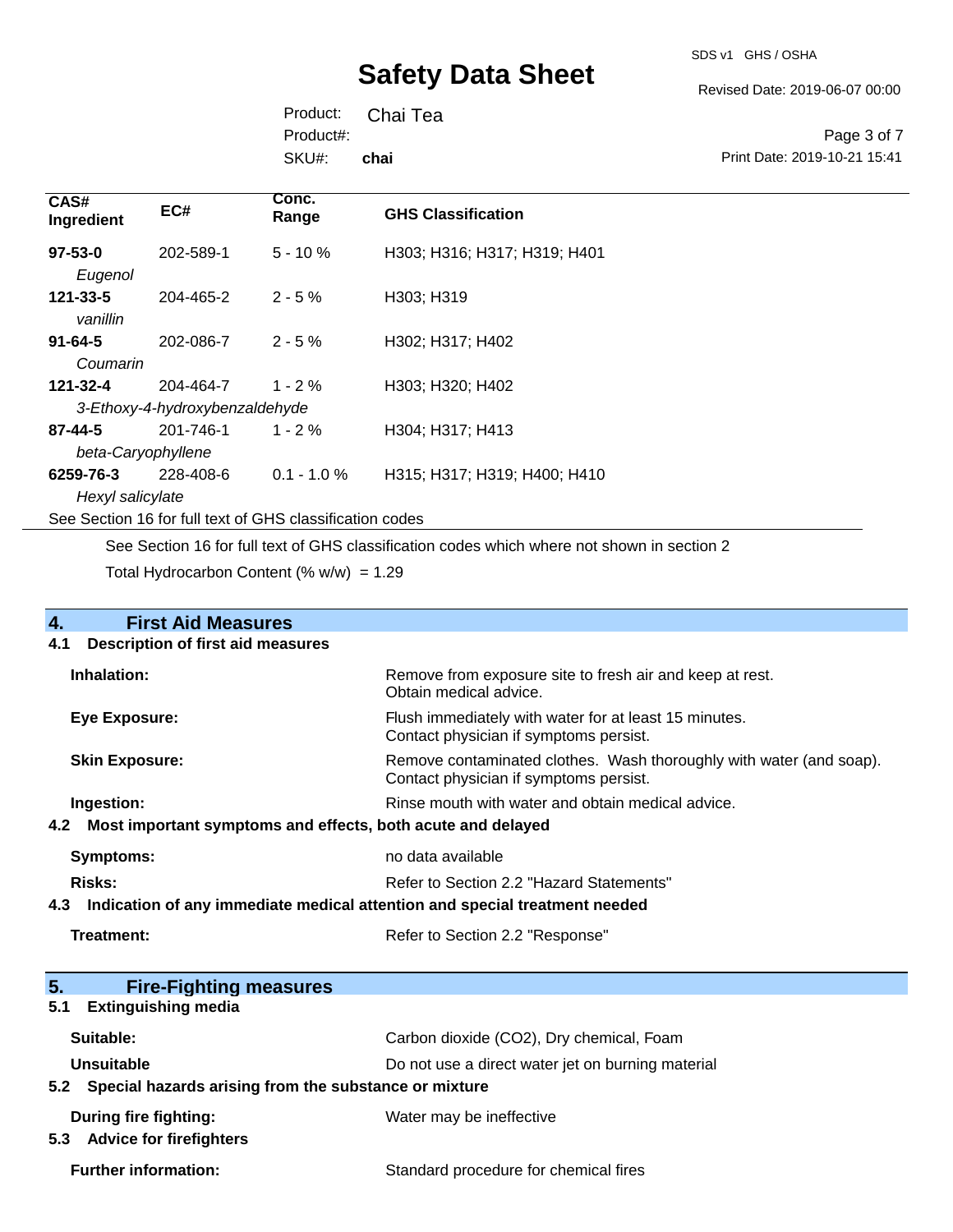Revised Date: 2019-06-07 00:00

Product: Chai Tea SKU#: Product#: **chai**

Page 4 of 7 Print Date: 2019-10-21 15:41

#### **6. Accidental Release Measures**

### **6.1 Personal precautions, protective equipment and emergency procedures**

Avoid inhalation and contact with skin and eyes. A self-contained breathing apparatus is recommended in case of a major spill.

#### **6.2 Environmental precautions**

Keep away from drains, soil, and surface and groundwater.

#### **6.3 Methods and materials for containment and cleaning up**

Clean up spillage promptly. Remove ignition sources. Provide adequate ventilation. Avoid excessive inhalation of vapors. Gross spillages should be contained by use of sand or inert powder and disposed of according to the local regulations.

#### **6.4 Reference to other sections**

Not Applicable

### **7. Handling and Storage**

#### **7.1 Precautions for safe handling**

Apply according to good manufacturing and industrial hygiene practices with proper ventilation. Do not drink, eat or smoke while handling. Respect good personal hygiene.

#### **7.2 Conditions for safe storage, including any incompatibilities**

Store in a cool, dry and ventilated area away from heat sources and protected from light in tightly closed original container. Avoid uncoated metal container. Keep air contact to a minimum.

#### **7.3 Specific end uses**

No information available

#### **8. Exposure Controls/Personal Protection**

#### **8.1 Control parameters**

| <b>Exposure Limits:</b><br>Contains no substances with occupational exposure limit values. |
|--------------------------------------------------------------------------------------------|
|--------------------------------------------------------------------------------------------|

**Engineering Controls:** Use local exhaust as needed.

#### **8.2 Exposure controls - Personal protective equipment**

| Eye protection:                | Tightly sealed goggles, face shield, or safety glasses with brow guards and side shields, etc.<br>as may be appropriate for the exposure |
|--------------------------------|------------------------------------------------------------------------------------------------------------------------------------------|
| <b>Respiratory protection:</b> | Avoid excessive inhalation of concentrated vapors. Apply local ventilation where appropriate.                                            |
| <b>Skin protection:</b>        | Avoid Skin contact. Use chemically resistant gloves as needed.                                                                           |

#### **9. Physical and Chemical Properties**

#### **9.1 Information on basic physical and chemical properties**

| Appearance:       | Liquid               |
|-------------------|----------------------|
| Odor:             | Conforms to Standard |
| Color:            | Pale Yellow (G2-3)   |
| <b>Viscosity:</b> | Liquid               |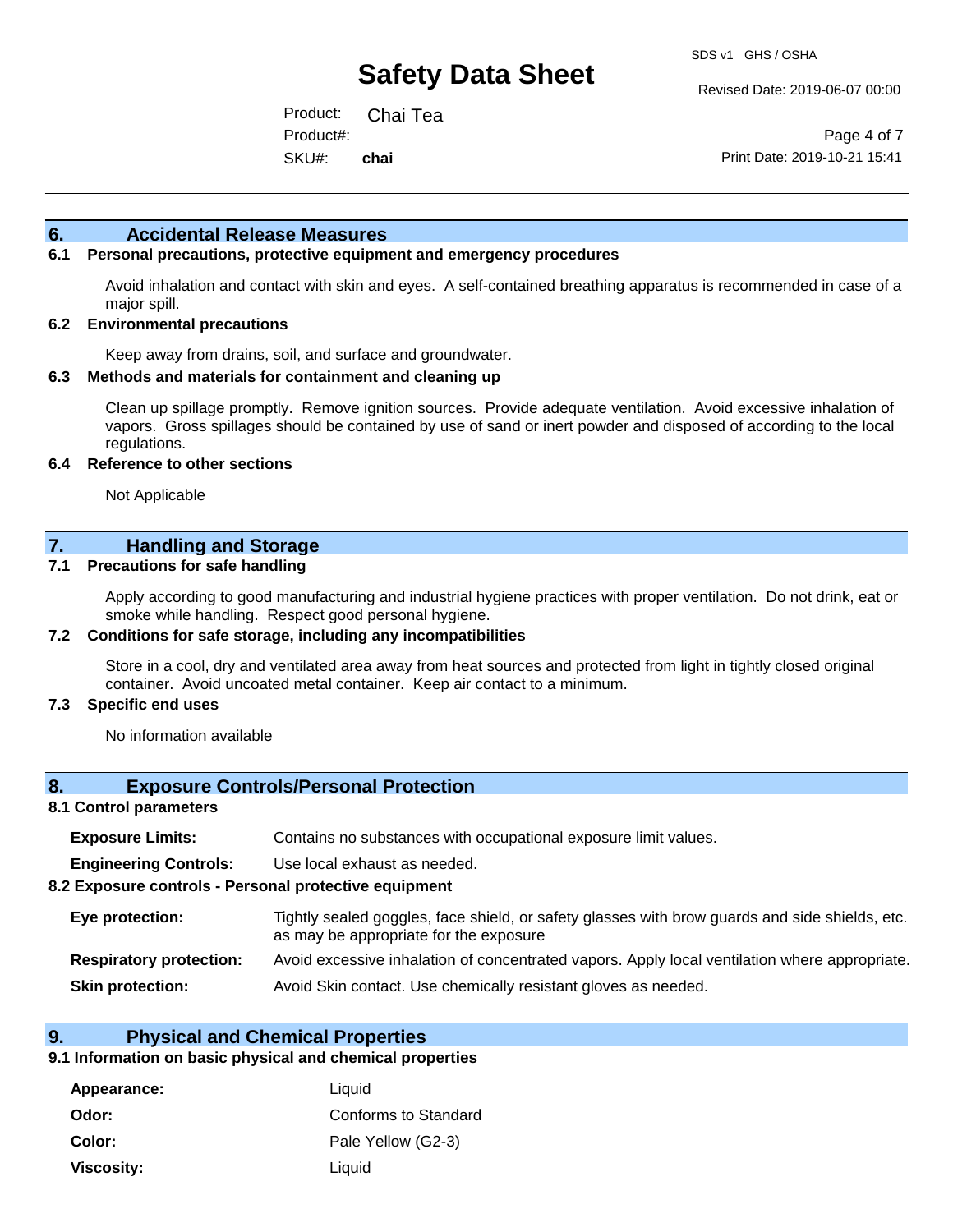#### SDS v1 GHS / OSHA

# **Safety Data Sheet**

Revised Date: 2019-06-07 00:00

Product: Chai Tea SKU#: Product#: **chai**

Page 5 of 7 Print Date: 2019-10-21 15:41

| <b>Freezing Point:</b>       | Not determined     |
|------------------------------|--------------------|
| <b>Boiling Point:</b>        | Not determined     |
| <b>Melting Point:</b>        | Not determined     |
| <b>Flashpoint (CCCFP):</b>   | $>200$ F (93.33 C) |
| <b>Auto flammability:</b>    | Not determined     |
| <b>Explosive Properties:</b> | None Expected      |
| <b>Oxidizing properties:</b> | None Expected      |
| Vapor Pressure (mmHg@20 C):  | 0.0125             |
| %VOC:                        | 0.01               |
| Specific Gravity @ 25 C:     | 0.9910             |
| Density @ 25 C:              | 0.9880             |
| Refractive Index @ 20 C:     | 1.5010             |
| Soluble in:                  | Oil                |

# **10. Stability and Reactivity**

| <b>10.1 Reactivity</b>                  | None                                               |
|-----------------------------------------|----------------------------------------------------|
| <b>10.2 Chemical stability</b>          | Stable                                             |
| 10.3 Possibility of hazardous reactions | None known                                         |
| <b>10.4 Conditions to avoid</b>         | None known                                         |
| 10.5 Incompatible materials             | Strong oxidizing agents, strong acids, and alkalis |
| 10.6 Hazardous decomposition products   | None known                                         |

# **11. Toxicological Information**

# **11.1 Toxicological Effects**

Acute Toxicity Estimates (ATEs) based on the individual Ingredient Toxicity Data utilizing the "Additivity Formula"

| Acute toxicity - Oral - (Rat) mg/kg                | (LD50: 3126.8652) May be harmful if swallowed            |
|----------------------------------------------------|----------------------------------------------------------|
| Acute toxicity - Dermal - (Rabbit) mg/kg           | (LD50: 2742.1329) May be harmful in contact with skin    |
| Acute toxicity - Inhalation - (Rat) mg/L/4hr       | (LD50: 67.9703) May be harmful if inhaled                |
| <b>Skin corrosion / irritation</b>                 | May be harmful if inhaled                                |
| Serious eye damage / irritation                    | Causes serious eye irritation                            |
| <b>Respiratory sensitization</b>                   | Not classified - the classification criteria are not met |
| <b>Skin sensitization</b>                          | May cause an allergic skin reaction                      |
| <b>Germ cell mutagenicity</b>                      | Not classified - the classification criteria are not met |
| Carcinogenicity                                    | Not classified - the classification criteria are not met |
| <b>Reproductive toxicity</b>                       | Not classified - the classification criteria are not met |
| Specific target organ toxicity - single exposure   | Not classified - the classification criteria are not met |
| Specific target organ toxicity - repeated exposure | Not classified - the classification criteria are not met |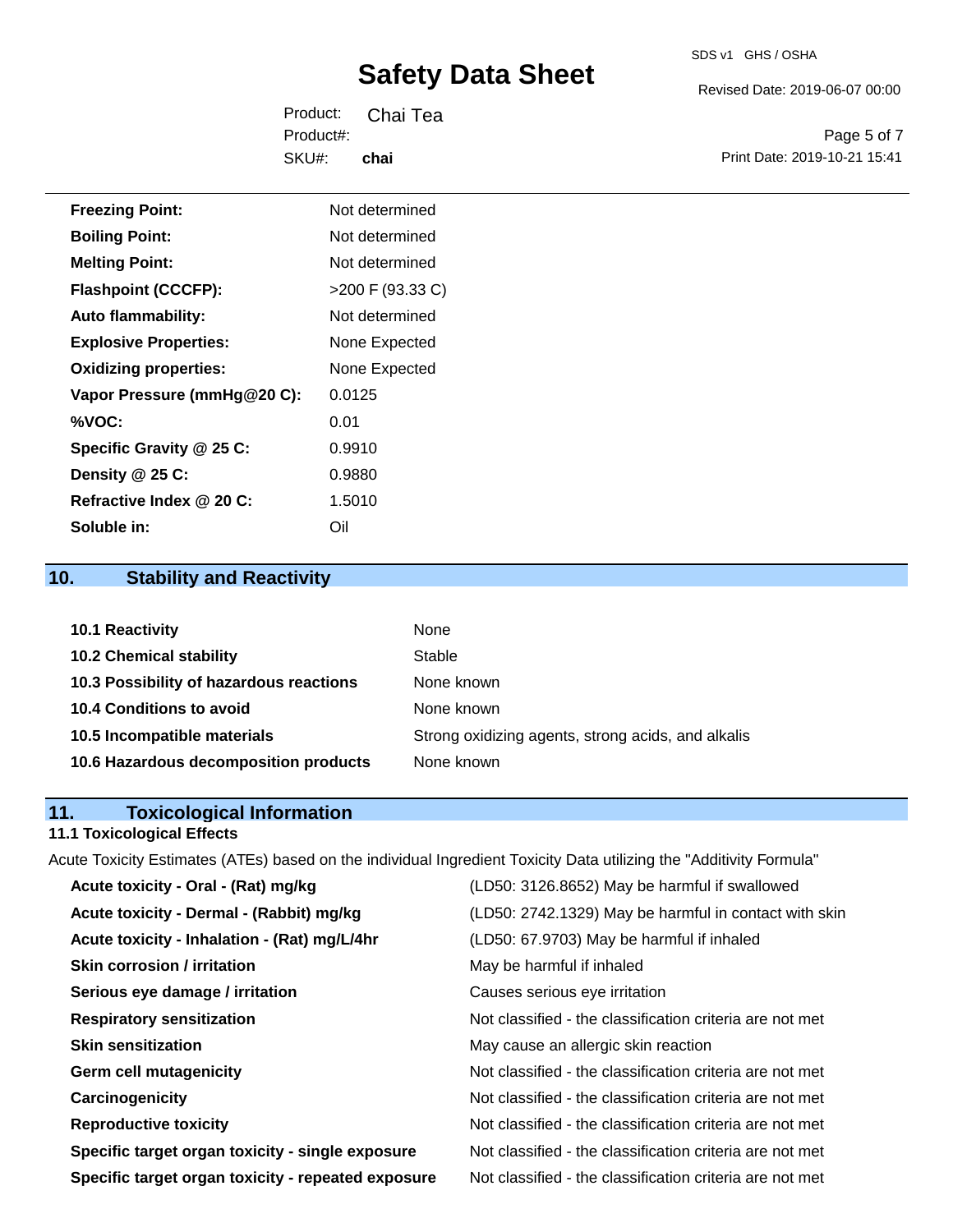SDS v1 GHS / OSHA

Revised Date: 2019-06-07 00:00

Product: Chai Tea SKU#: Product#: **chai**

Page 6 of 7 Print Date: 2019-10-21 15:41

**Aspiration hazard Aspiration hazard Not classified - the classification criteria are not met** 

## **12. Ecological Information**

**12.1 Toxicity**

| <b>Acute acquatic toxicity</b>     | Toxic to aquatic life                             |
|------------------------------------|---------------------------------------------------|
| <b>Chronic acquatic toxicity</b>   | Harmful to aquatic life with long lasting effects |
| <b>Toxicity Data on soil</b>       | no data available                                 |
| <b>Toxicity on other organisms</b> | no data available                                 |
| 12.2 Persistence and degradability | no data available                                 |
| 12.3 Bioaccumulative potential     | no data available                                 |
| 12.4 Mobility in soil              | no data available                                 |
| 12.5 Other adverse effects         | no data available                                 |

### **13. Disposal Conditions**

#### **13.1 Waste treatment methods**

Do not allow product to reach sewage systems. Dispose of in accordance with all local and national regulations. Send to a licensed waste management company.The product should not be allowed to enter drains, water courses or the soil. Do not contaminate ponds, waterways or ditches with chemical or used container.

## **14. Transport Information**

| <b>Marine Pollutant</b><br>No.           |              |                                     |                 |        |
|------------------------------------------|--------------|-------------------------------------|-----------------|--------|
| <b>Regulator</b>                         | <b>Class</b> | <b>Pack Group</b>                   | <b>Sub Risk</b> | UN-nr. |
| U.S. DOT (Non-Bulk)                      |              | Not Regulated - Not Dangerous Goods |                 |        |
| <b>Chemicals NOI</b>                     |              |                                     |                 |        |
| <b>ADR/RID (International Road/Rail)</b> |              | Not Regulated - Not Dangerous Goods |                 |        |
| <b>Chemicals NOI</b>                     |              |                                     |                 |        |
| <b>IATA (Air Cargo)</b>                  |              | Not Regulated - Not Dangerous Goods |                 |        |
| <b>Chemicals NOI</b>                     |              |                                     |                 |        |
| IMDG (Sea)                               |              | Not Regulated - Not Dangerous Goods |                 |        |
| <b>Chemicals NOI</b>                     |              |                                     |                 |        |

| 15.                                 | <b>Regulatory Information</b>             |                                                              |  |
|-------------------------------------|-------------------------------------------|--------------------------------------------------------------|--|
| <b>U.S. Federal Regulations</b>     |                                           |                                                              |  |
|                                     | <b>TSCA (Toxic Substance Control Act)</b> | All components of the substance/mixture are listed or exempt |  |
| 40 CFR(EPCRA, SARA, CERCLA and CAA) |                                           | This product contains NO components of concern.              |  |
| <b>U.S. State Regulations</b>       |                                           |                                                              |  |
|                                     | <b>California Proposition 65 Warning</b>  | This product contains the following components:              |  |
| 94-59-7                             | $202 - 345 - 4$ 0.01 - 0.1%               | Safrole (Natural Source)                                     |  |
|                                     |                                           |                                                              |  |